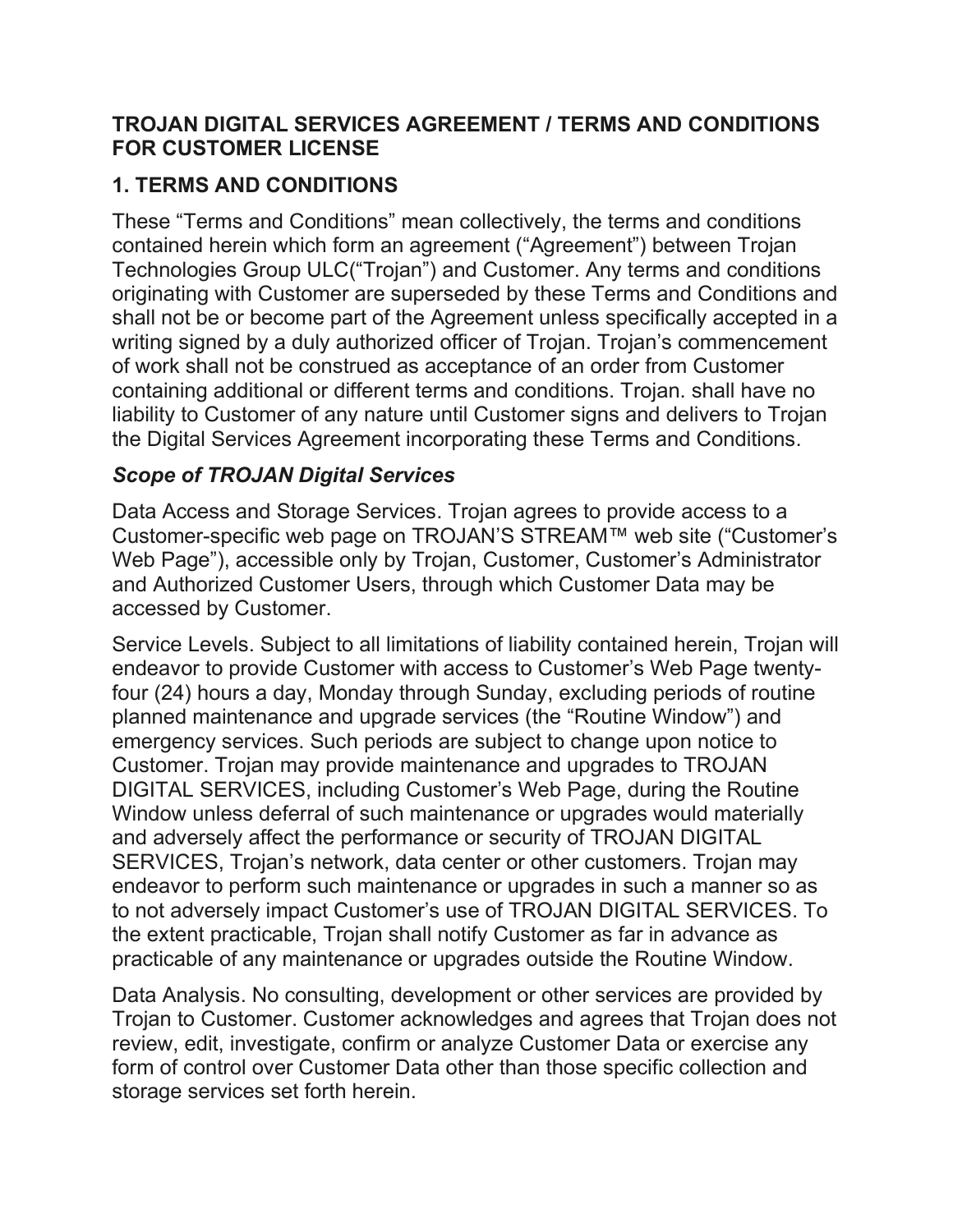#### Scope of Customer Responsibilities

Customer Administrator. Customer agrees to designate a single individual (its "Administrator") who shall be Customer's agent in designating those employees of Customer who may, through unique Passwords, Customer IDs or other security means, access Customer's Web Page and Customer Data. Each Customer employee authorized to access Customer's Web Page and to whom a unique Password or Customer ID is assigned and issued shall be an "Authorized Customer User." The Administrator shall be responsible for the relationship between Trojan and each Authorized Customer User. Only the Administrator may contact Trojan to update Authorized Customer User profiles, approve new and close Authorized Customer User accounts. Trojan shall issue and provide to each Administrator all security certificates, passwords and Customer identifications (collectively "Passwords and Customer IDs") for distribution to Authorized Customer Users. Customer shall keep full and accurate records of all issued, active and inactive passwords and Customer IDs. The right to use passwords or Customer IDs terminates immediately upon the earlier of termination of (a) the Agreement or (b) an Authorized Customer User authorization to access TROJAN DIGITAL SERVICES. Customer is responsible for issuing, administering, updating and ensuring that proper security measures are in effect with respect to all Passwords and Customer IDs. Customer is solely responsible for monitoring, supervising and terminating, when appropriate, its Authorized Customer User access to TROJAN DIGITAL SERVICES. The use of Passwords and Customer IDs constitutes acts of Customer and Trojan may rely upon the instructions, consent given and all action taken, without verifying the identity or authority of any person accessing TROJAN DIGITAL SERVICES by means of such Passwords and Customer IDs. Although each Authorized Customer User is personally responsible for its use of TROJAN DIGITAL SERVICES, Customer's Web Page and Customer Data, Customer is responsible for ensuring that it's Administrator and each Authorized Customer User is aware of and complies with this Agreement.

Customer Equipment. Certain hardware, software and telecommunications and other services and equipment (collectively "Customer Equipment") are required to access and use TROJAN DIGITAL SERVICES. Customer is responsible for obtaining, implementing and operating and maintaining all Customer Equipment and bearing all related costs and expenses. Trojan does not provide and Customer agrees it is not relying on Trojan to provide advice or other assistance in selecting and acquiring Customer Equipment necessary for Customer to access TROJAN DIGITAL SERVICES. Trojan is not responsible for any change to TROJAN DIGITAL SERVICES that may cause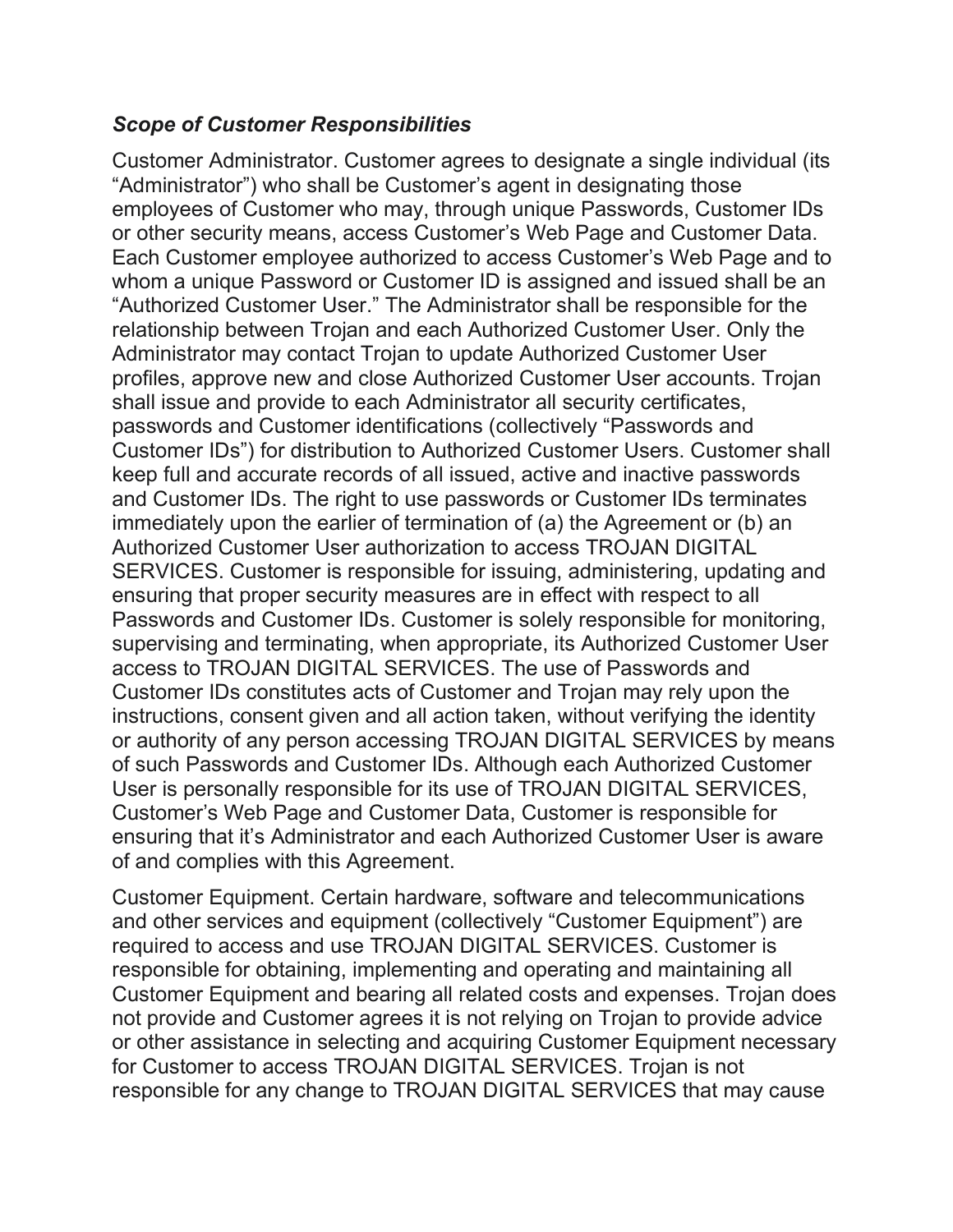Customer Equipment to become obsolete, require modification or alteration or otherwise affect the performance of TROJAN DIGITAL SERVICES.

# 2. LIMITED LICENSE

Trojan grants to Customer during the term hereof a simple, limited, nonexclusive, non-transferable, non-sublicensable, revocable license to access Customer's Web Page solely through Trojan's network, solely for (a) Customer's internal business operations, and (b) accessing Customer Data retrieved from Customer's Monitoring Sites. Trojan grants no rights other than those granted explicitly herein and reserves and retains for itself and/or its licensors all title, copyright and other proprietary rights in TROJAN DIGITAL SERVICES and Customer's Web Page, including all updates, custom modifications and derivatives, all of which shall become the property of Trojan.

## 3. SERVICES

Restrictions and Requirements. Customer is responsible for all activities that occur under its Authorized Customer User accounts. Customer shall: (a) have sole responsibility for the accuracy, quality, integrity, legality, reliability, and appropriateness of all Customer Data; (b) prevent unauthorized access to, or use of TROJAN DIGITAL SERVICES, and notify Trojan promptly of any such unauthorized use; (c) adhere to all Customer requirements set forth in the Scope of Customer Responsibilities above; and (iv) comply with all applicable local, state, federal, and other applicable laws in using TROJAN DIGITAL SERVICES and, if using TROJAN DIGITAL SERVICES outside of the United States, not use TROJAN DIGITAL SERVICES in a manner that would violate any federal or state laws of the United States if conducted therein.

Use Guidelines. Customer shall, and shall cause its Administrative and Authorized Customer Users to, use TROJAN DIGITAL SERVICES solely for its own internal business purposes as contemplated by this Agreement and not that of any third party and shall not: (a) license, sublicense, sell, resell, rent, lease, transfer, assign, distribute, time share or otherwise commercially exploit or make TROJAN DIGITAL SERVICES available to any third party, other than as contemplated by this Agreement; (b) send spam or otherwise duplicative or unsolicited messages in violation of applicable laws; (c) send or store infringing, obscene, threatening, libelous, or otherwise unlawful or tortious material, including material harmful to children or violative of third party privacy rights; (d) send or store material containing software viruses, worms, Trojan Horses or other harmful computer code, files, scripts, agents or programs; (e) interfere with or disrupt the integrity or performance of TROJAN DIGITAL SERVICES, the data contained therein or the web page of other Trojan customers; (f) attempt to gain unauthorized access to TROJAN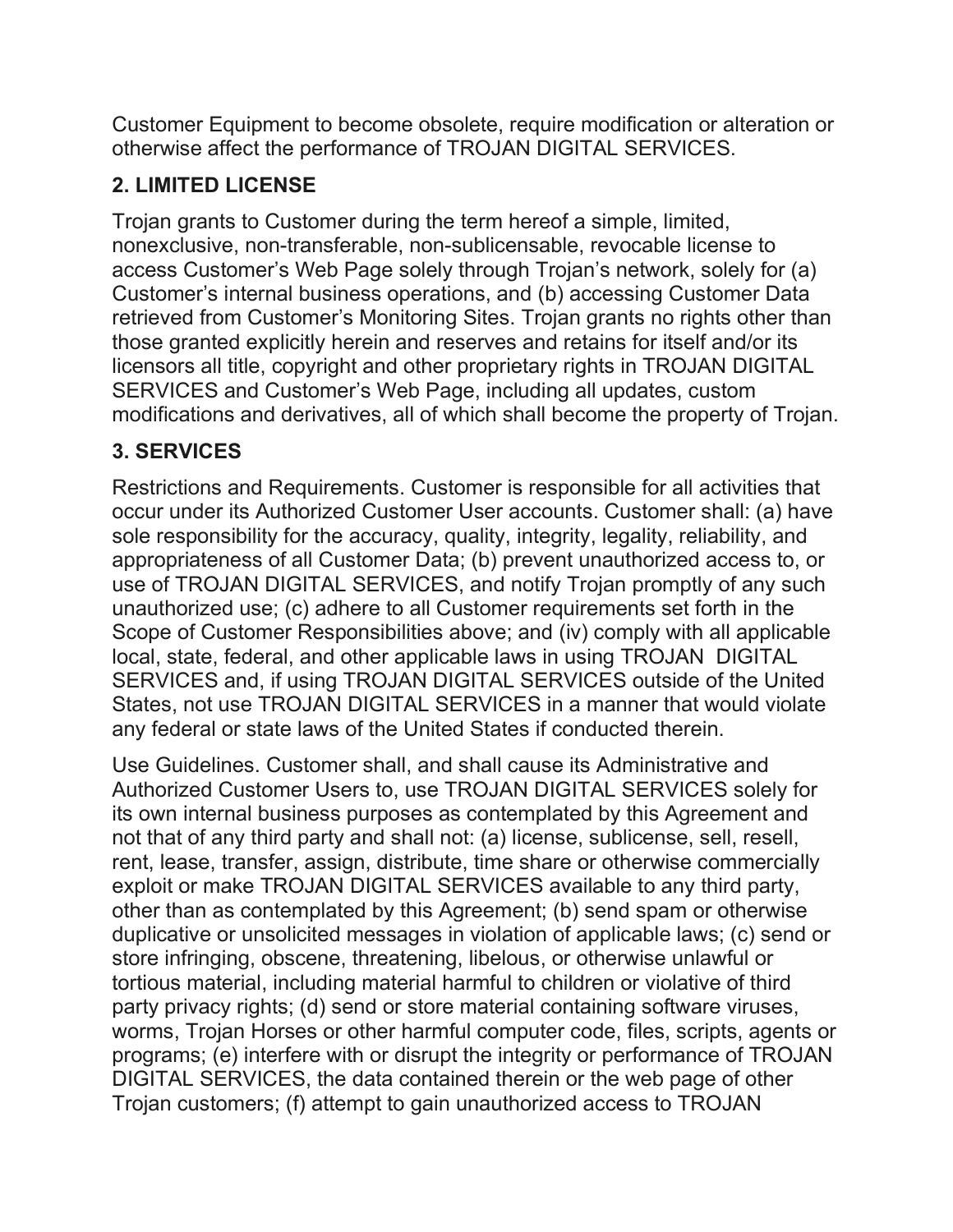DIGITAL SERVICES, its related systems or networks or the web page or data of other Trojan customers; or (g) cause or permit the reverse engineering, disassembly or decompilation of TROJAN DIGITAL SERVICES or of Customer's Web Page. Customer shall not (h) modify, copy or create derivative works based on TROJAN DIGITAL SERVICES or Trojan technology; (i) create Internet "links" to or from TROJAN DIGITAL SERVICES, or "frame" or "mirror" any content forming part of TROJAN DIGITAL SERVICES, other than on Customer's own intranets or otherwise for its own internal business use for the purposes set forth in this Agreement; or (j) disassemble, reverse engineer, or decompile TROJAN DIGITAL SERVICES or Trojan technology, or access it in order to (I) build a competitive product or service, (II) build a product or service using similar ideas, features, functions or graphics of the Service, or (III) copy any ideas, features, functions or graphics of TROJAN DIGITAL SERVICES.

# 4. FEES; PAYMENTS; TAXES

Customer shall pay all Fees specified in the currency stated in the Digital Services Agreement pursuant to any payment terms set forth therein.

# 5. COMPLIANCE WITH LAWS

Customer shall conform to and comply with this Agreement and all applicable laws, rules, regulations, orders and other governmental requirements, now or hereafter in force, related to TROJAN DIGITAL SERVICES and Customer's use thereof. Trojan may, in its sole discretion, restrict, suspend, refuse access and/or terminate the access should Trojan learn of any violation of this Agreement, or any laws, rules or regulations.

# 6. TERM AND TERMINATION

This Agreement is effective on the date set forth in Trojan's quotation, and shall continue for the term set forth therein. After the initial term, this Agreement shall renew on an annual basis unless terminated by either party upon thirty (30) days written notice to the other party given prior to the expiration of the applicable term.

Except as otherwise provided for herein, either party may terminate this Agreement upon the breach of the other party, if such breach remains uncured for thirty (30) days following written notice to the breaching party. The foregoing notwithstanding, Trojan may terminate immediately upon Customer's breach of Sections 2, 3, 5, or 8 or upon Customer's second breach of any other Section. Trojan may take other immediate protective action if Customer's utilization of TROJAN DIGITAL SERVICES or any related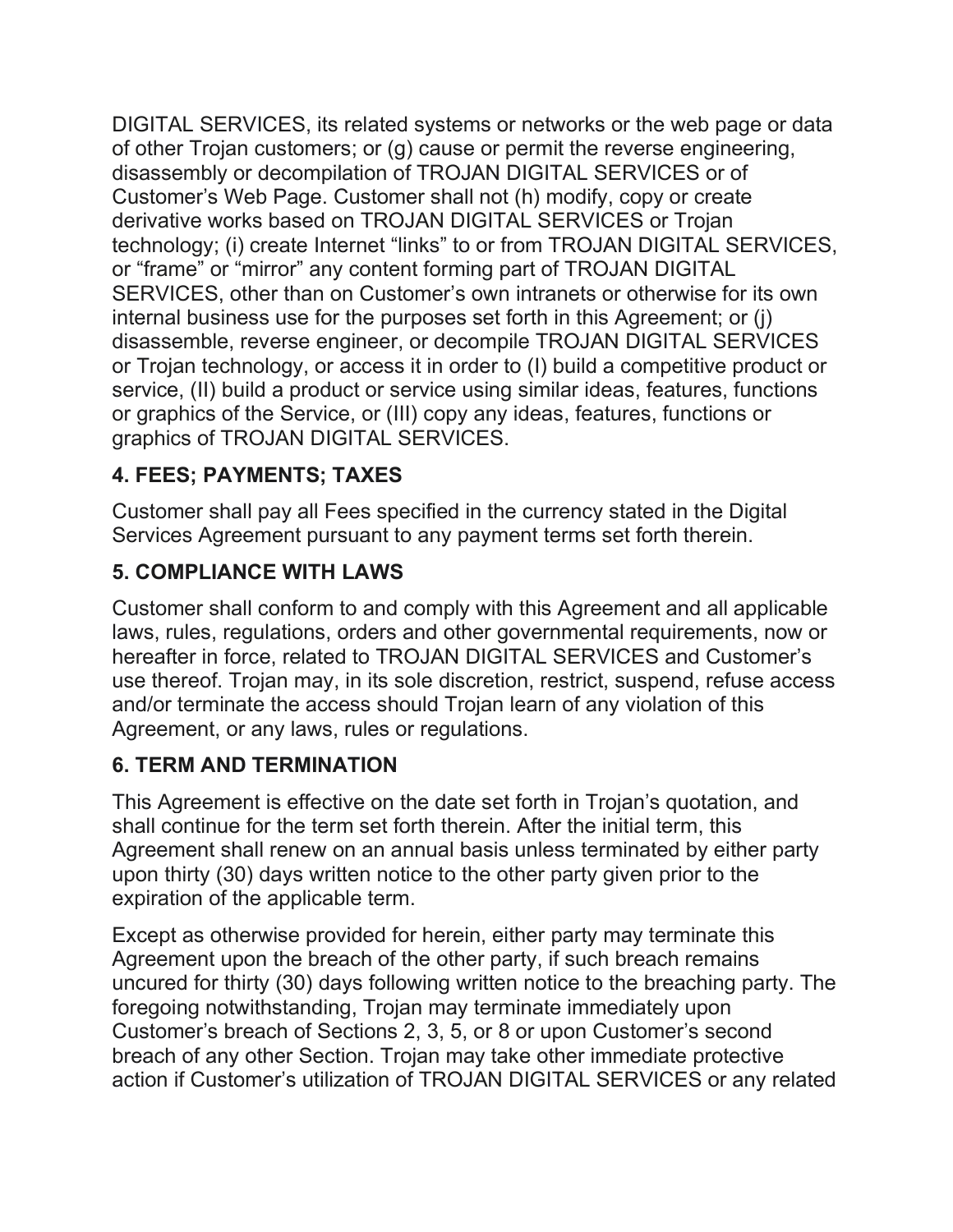activities violates Sections 2, 3, 5, or 8, or any laws or regulations, including blocking and/or deleting the activities.

Upon any termination of this Agreement, all rights to access TROJAN DIGITAL SERVICES and Customer's Web Page terminate. Trojan may destroy all backup and stored Customer Data within thirty (30) days of the expiration or termination of this Agreement. Termination of this Agreement for cause shall not limit Trojan from pursuing other remedies available to it..

# 7. INTELLECTUAL PROPERY RIGHTS

TROJAN DIGITAL SERVICES and the Customer's Web Page, including all Intellectual Property Rights therein, created or developed under this Agreement are, will be and remain the sole and exclusive property of Trojan and/or its licensors or suppliers. For purposes herein, "Intellectual Property Rights" shall mean any and all now known or hereafter known tangible and intangible (a) rights associated with works of authorship throughout the universe, including but not limited to copyrights, moral rights, and mask-works; (b) trademark and trade name rights and similar rights; (c) trade secret rights; (d) all TROJAN DIGITAL SERVICES data, content, software, text, typefaces, graphics, and any other documents or information of any kind relating to TROJAN DIGITAL SERVICES and Customer's Web Page including selection and arrangement of materials therein and "look and feel" thereof (but excluding Customer Data); (e) patents, designs, algorithms and other industrial property rights; and (f) all other intellectual and industrial property rights, whether arising by operation of law, contract, license, or otherwise. Neither Customer, its employees, Administrator, Authorized Users nor agents shall assert or claim any ownership interest in TROJAN DIGITAL SERVICES or Customer's Web Page.

#### 8. NON-DISCLOSURE OF INFORMATION

Customer Data is confidential and proprietary information to Customer. Trojan acknowledges that it will have access to Customer Data in the course of providing TROJAN DIGITAL SERVICES and agrees to reasonably hold Customer Data in confidence and not to release or give access to Customer Data to any third party unless such individual or entity has a need for such knowledge to perform Services in the furtherance of this Agreement. Trojan further agrees not to make use of Customer Data for its own benefit or for the benefit of any third parties, other than for the performance of this Agreement or providing analysis or recommendations to Customer based on Customer Data regarding system utilization and efficiency and potential replacement parts, preventative maintenance, troubleshooting assistance, or service. Notwithstanding the foregoing, Trojan may retain Customer Data for the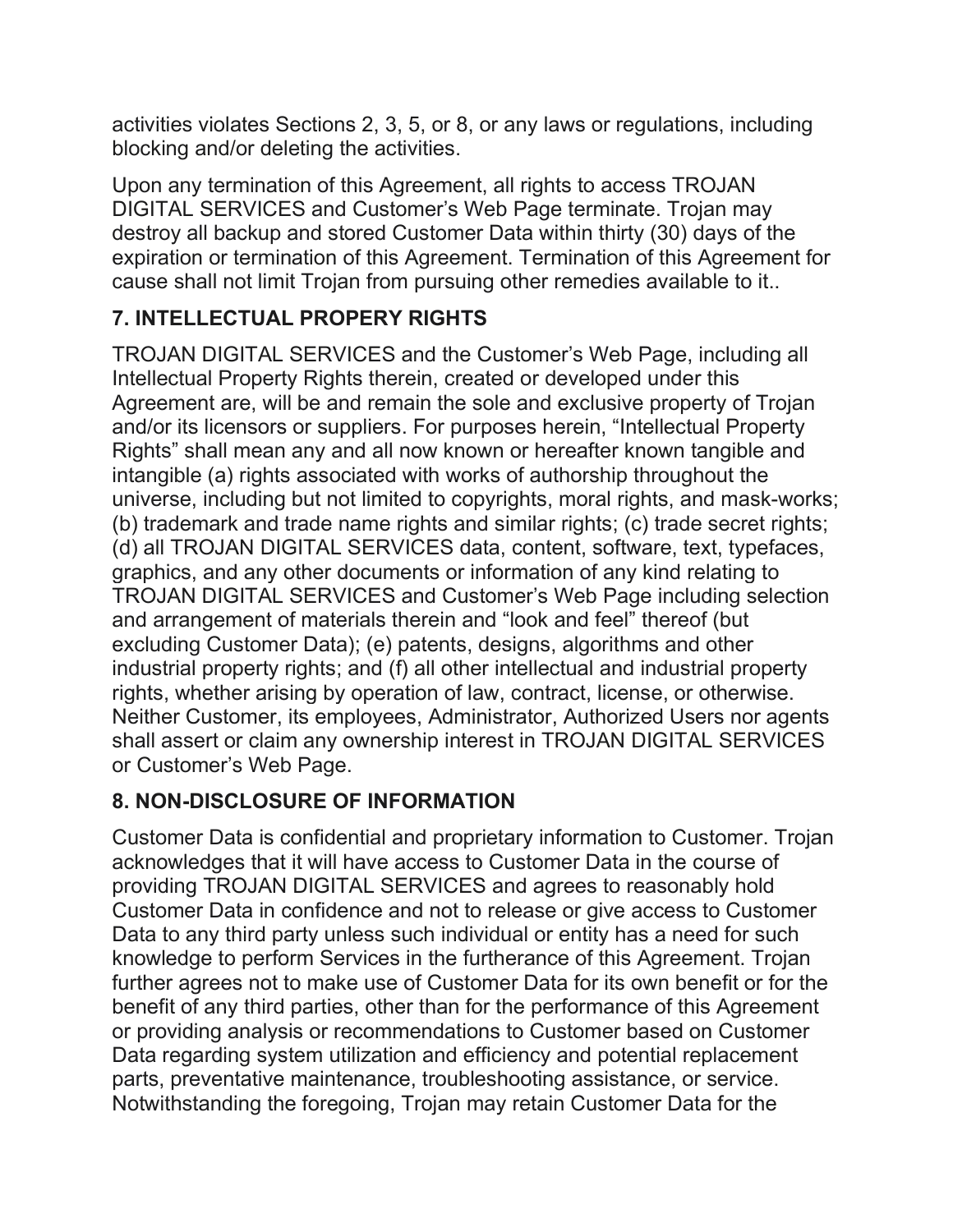purpose of analysis and research and to aggregate it with that of other Trojan customers for statistical analysis, marketing, trends or other industry-related purposes so long as such use does not result in the identification of Customer.

TROJAN DIGITAL SERVICES technology and architecture, terms of this Agreement, and any information that comes into Customer's possession or knowledge in connection with Trojan's interests, including without limitation its methods, equipment, financials, or marketing and sales information (collectively "Trojan Confidential Information") consists of confidential and proprietary information of Trojan, its affiliates, licensors, or third parties. Customer agrees to hold Trojan Confidential Information in confidence and agrees not to release such information to any individual whether employee, subcontractor or subcontractor employee, unless such individual has a need for such knowledge for the performance of this Agreement. Customer further agrees not to make use of Trojan Confidential Information for its own benefit or for the benefit of any third parties other than as specifically required in the performance of this Agreement.

The above limits on disclosure do not include information which the receiving party can prove (a) is or becomes known publicly without its fault; (b) is learned by it from a third party entitled to disclose the information; or (c) is already known to it before receipt from the disclosing party.

In the event of any breach of these confidentiality obligations, each party acknowledges that the non-breaching party would be irreparably injured and shall be entitled to seek equitable relief, including injunctive relief and specific performance, in any court of competent jurisdiction. Such remedies shall not be deemed to be the exclusive remedies for a breach of this Agreement. Upon termination of this Agreement, such Confidential Information shall, upon request of the party who disclosed the information, be returned thereto or permanently destroyed. The terms of this Section shall survive the termination of this Agreement.

#### 9. REPRESENTATIONS AND WARRANTIES

Trojan warrants that Trojan Digital Services will be provided in a professional and workmanlike manner and will be of a quality conforming to general standards of care.

TROJAN DOES NOT GUARANTEE THE AVAILABILITY OF TROJAN DIGITAL SERVICES OR THAT ACCESS WILL BE UNINTERRUPTED OR ERROR FREE. TROJAN. MAY INTERRUPT, LIMIT, SUSPEND OR TERMINATE TROJAN DIGITAL SERVICES FROM TIME-TO-TIME FOR MAINTENANCE, UPGRADES OR ANY REASONABLE PURPOSE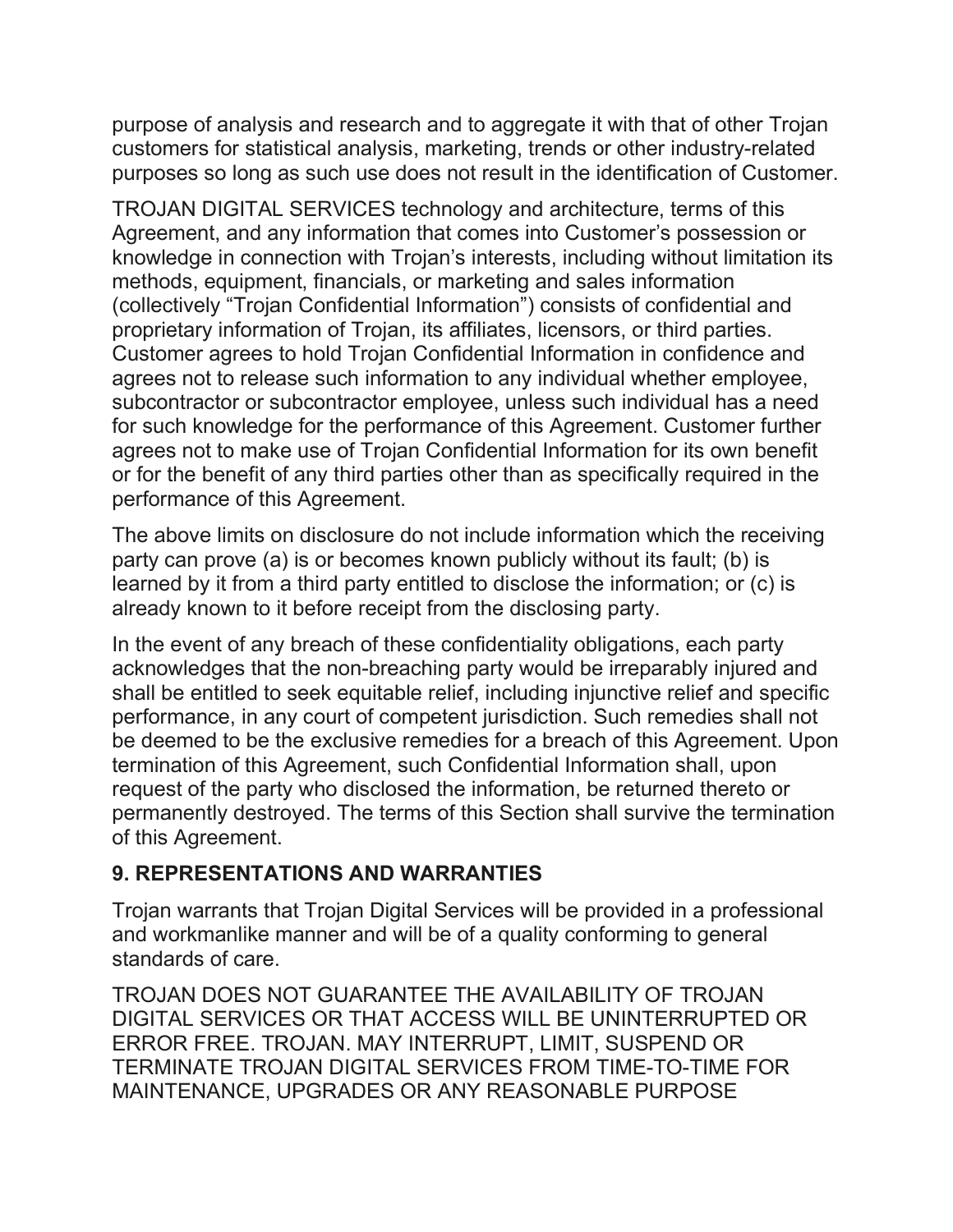PROVIDED THAT WHEN PRACTICABLE TROJAN WILL USE COMMERCIALLY REASONABLE EFFORTS TO NOTIFY CUSTOMER IN ADVANCE. CUSTOMER'S EXCLUSIVE REMEDY AND TROJAN'S ENTIRE LIABILITY FOR ANY BREACH OF THIS WARRANTY SHALL BE RE-INSTITUTION OF THE SPECIFIC NON-CONFORMING SERVICE.

TROJAN MAKES NO OTHER WARRANTIES, EXPRESS OR IMPLIED, INCLUDING WITHOUT LIMITATION ANY WARRANTIES OF NONINFRINGEMENT, MERCHANTABILITY, OR FITNESS FOR A PARTICULAR PURPOSE.

Customer for itself and on behalf of its Administrator and each Authorized Customer User represents and warrants to Trojan that it, its Administrator and Authorized Customer Users shall comply with all terms and conditions and policies for use of TROJAN DIGITAL SERVICES.

Customer shall and hereby agrees to defend, indemnify and hold Trojan and its affiliates, suppliers and licensors harmless from and against any and all claims, losses, damages, liabilities, obligations, judgments, causes of action, costs, charges and expenses (including without limitation, reasonable attorneys' and consultants' fees and such fees and penalties as any third party licensors may impose) arising out of or in connection with: (a) any breach of this Agreement by Customer and/or its Authorized Customer Users; (b) any Customer and/or Authorized User negligence, recklessness or willful misconduct; or (c) any violation of, or non-compliance with applicable laws. Customer's obligations hereunder do not apply to the extent of damages directly caused by the gross negligence of Trojan.

#### 10. LIMITATION OF LIABILITY

IN NO EVENT SHALL TROJAN, ITS AFFILIATES, SUPPLIERS, OR SUBCONTRACTORS BE LIABLE TO CUSTOMER OR ANY THIRD PARTY FOR ANY INDIRECT, INCIDENTAL, SPECIAL, PUNITIVE OR CONSEQUENTIAL DAMAGES, OR DAMAGES FOR LOSS OF PROFITS, REVENUE, DATA OR USE, OR FOR CORRUPT OR UNAVAILABLE CUSTOMER DATA, OR COSTS OF PROCURING SUBSTITUTE GOODS OR SERVICES ARISING OUT OF OR IN CONNECTION WITH THIS AGREEMENT, AND INCURRED BY CUSTOMER OR ANY THIRD PARTY, WHETHER IN AN ACTION IN CONTRACT, WARRANTY, TORT OR STRICT LIABILITY, EVEN IF TROJAN HAS BEEN ADVISED OF THE POSSIBILITY OF SUCH DAMAGES. THE FOREGOING NOTWITHSTANDING, IN NO EVENT SHALL TROJAN'S LIABILITY FOR DAMAGES HEREUNDER TO CUSTOMER EXCEED THE AMOUNT OF FEES ACTUALLY PAID BY CUSTOMER PURSUANT TO THE APPLICABLE SERVICE ORDER UNDER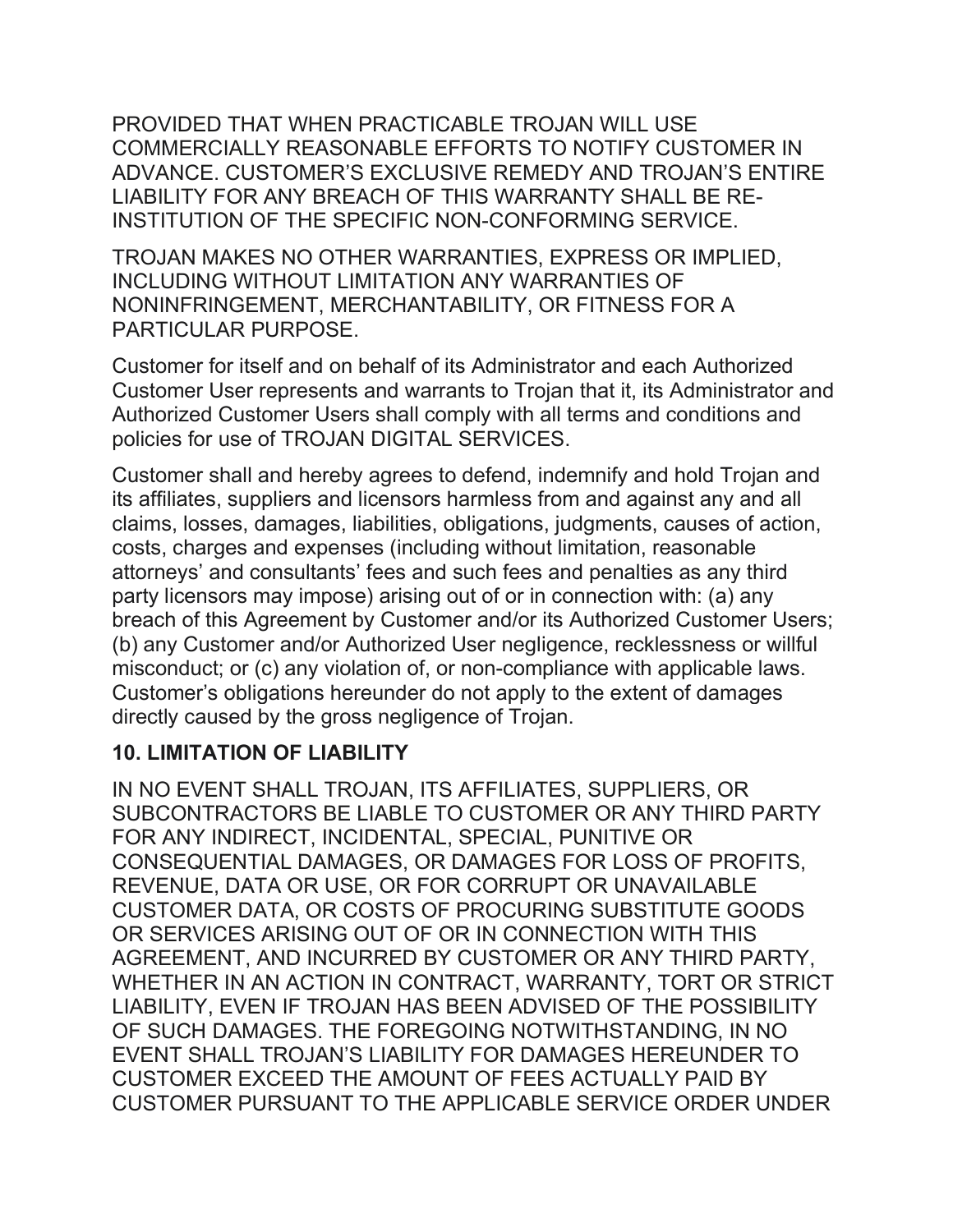THIS AGREEMENT FOR THE SIX (6) MONTH PERIOD PRIOR TO THE CLAIM GIVING RISE TO THE LIABILITY. CUSTOMER HEREBY INDEMNIFIES, HOLDS HARMLESS AND AGREES TO DEFEND TROJAN. AGAINST ANY THIRD PARTY CLAIM.

THE FOREGOING LIMITATION OF LIABILITY SHALL BE ENFORCEABLE TO THE MAXIMUM EXTENT PERMITTED BY LAW. THE FOREGOING DISCLAIMERS AND LIMITATIONS SHALL SURVIVE TERMINATION OR EXPIRATION OF THIS AGREEMENT.

## 11. INITIAL DISPUTE RESOLUTION/JURY WAIVER

All disputes shall be referred to the parties' respective representative designated by each party. If such designated representative(s) are unable to resolve the dispute within seven (7) business days, the parties shall submit the dispute to a senior executive from each party for resolution. Thereafter if the dispute remains unresolved for an additional seven (7) day period, the parties may pursue resolution through any lawful means.

# 12. GENERAL

(a) As between themselves, the parties are independent contractors with no authority to contract for or in any way to bind or to commit the other to any agreement of any kind or to assume any liabilities of any nature in the name of or on behalf of the other.

(b) This Agreement shall be governed by the laws of the Province of Ontario without giving effect to principles of conflict of laws and shall benefit and be binding upon the parties hereto and their respective successors and assigns. The United Nations Convention on the International Sale of Goods shall not apply. However, if Customer acquired TROJAN DIGITAL SERVICES in any country in Europe (EEA or EFTA), the laws of that country apply.

(c) Any notice given pursuant to this Agreement must be in writing and will be given by overnight courier service, personal delivery, or by United States certified mail, return receipt requested, postage prepaid, to the addresses appearing in the quotation and/or order. Notice will be deemed effective on the date delivered to the addressee as confirmed by the applicable delivery service. Either party may change its address for notice purposes by giving the other party notice of such change in accordance with this Section.

(d) The failure of either party to insist upon a strict performance of or to seek remedy of any one of the terms or conditions of this Agreement or to exercise any right, remedy or election set forth herein or permitted by law shall not constitute nor be construed as a waiver or relinquishment for the future of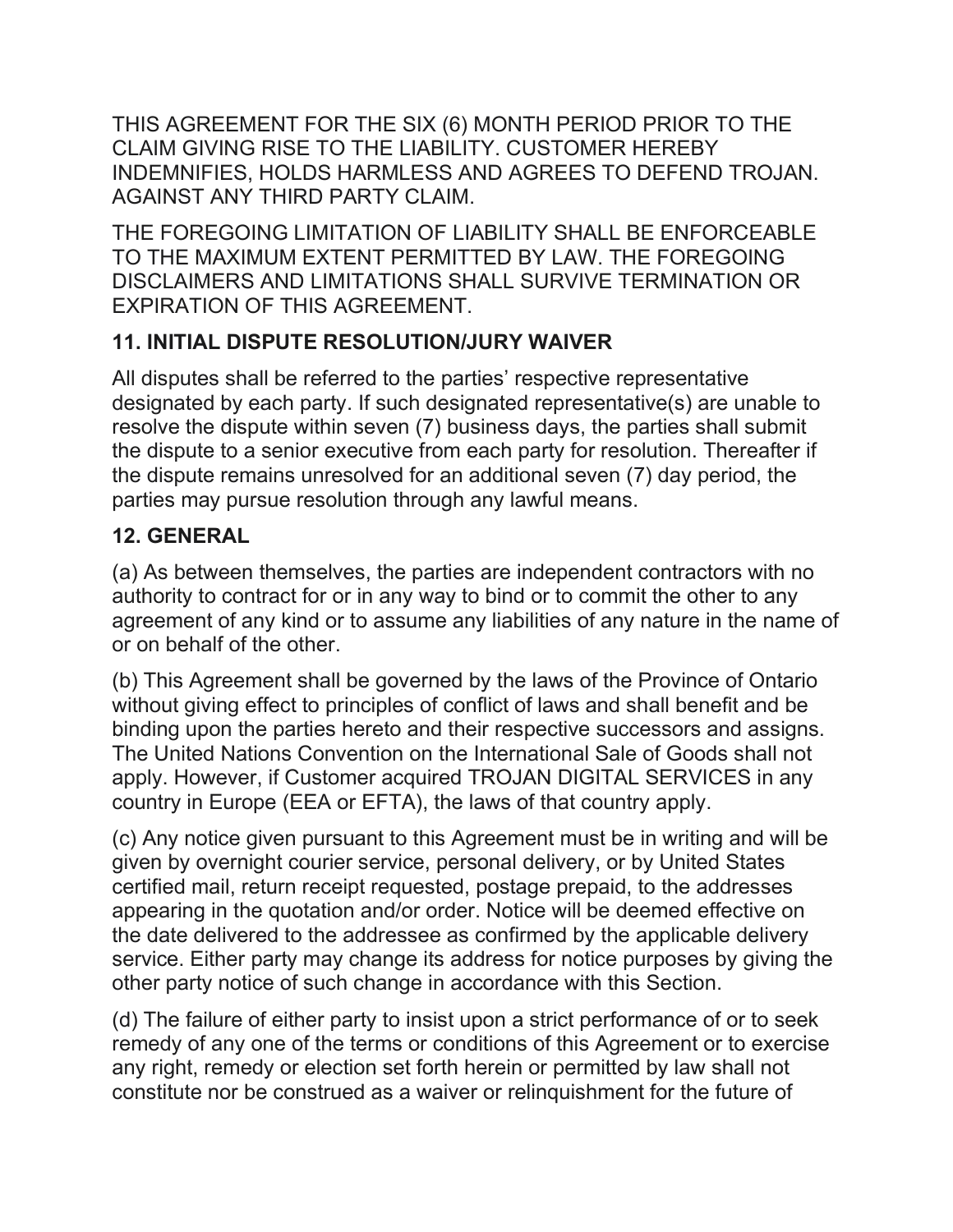such term, condition, right, remedy or election, but such items shall continue and remain in force and effect. All rights or remedies specified in this Agreement and all other rights or remedies that either party may have at law, in equity or otherwise shall be distinct, separate and cumulative rights or remedies, and no one of them, whether exercised by the party seeking enforcement or not, shall be deemed to be in exclusion of any other right or remedy. Any consent, waiver or approval by either party of any act or matter must be in writing and shall apply only to the particular act or matter to which such consent or approval is given. If the whole or any part of any provision of this Agreement is void or unenforceable in any jurisdiction, the other provisions of this Agreement, and the rest of the void or unenforceable provision, will continue in force in that jurisdiction, and the validity and enforceability of that provision in any other jurisdiction will not be affected.

(e) Neither this Agreement nor any license granted hereunder may be assigned by Customer without the prior written consent of Trojan which may be withheld for any reason and any such assignment is void.

(f) The captions are for convenience and in no way define, limit or enlarge the scope of this Agreement or any of its Sections.

(g) If any provision of this Agreement or application to any party or circumstances shall be determined by any court of competent jurisdiction to be invalid and unenforceable to any extent, the remainder of this Agreement, or the application of such provisions or circumstances shall be valid and shall be enforced to the fullest extent permitted by law.

(h) Trojan shall have no liability for delays, failure in performance or damages due to fire, explosion, terrorism, lightning, power surges or failures, strikes or labor disputes, water, acts of God, the elements, war, civil disturbances, acts of civil or military authorities, inability to secure materials, transportation facilities, fuel or energy shortages, acts or omissions of communications carriers or any other causes beyond Trojan's reasonable control.

(i) Customer agrees to comply fully with all relevant export laws and regulations of the United States, and their own country, and to assure that neither the Trojan Intellectual Property Rights nor any direct product thereof are (a) exported directly or indirectly, in violation thereof; or (b) are intended to be used for any purposes prohibited thereby.

(j) The definitions wherever located and any other provisions or terms that by their nature should survive, shall survive the expiration or termination of this Agreement.